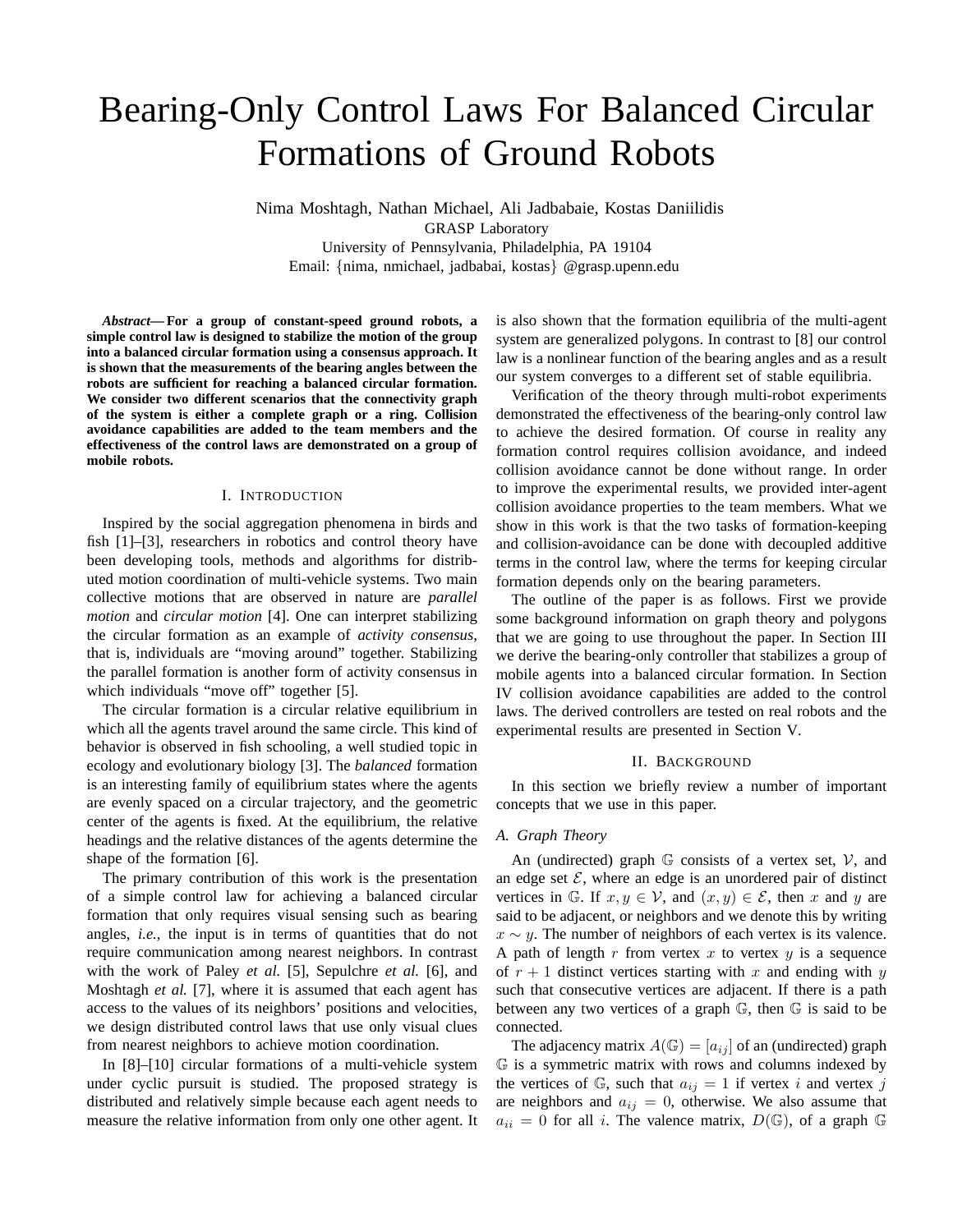is a diagonal matrix with rows and columns indexed by  $V$ , in which the  $(i, i)$ -entry is the valence of vertex i.

The symmetric singular matrix defined as:

$$
L(\mathbb{G}) = D(\mathbb{G}) - A(\mathbb{G})
$$

is called the Laplacian of G. The Laplacian matrix captures many topological properties of the graph. The Laplacian  $L$  is a positive semidefinite M-matrix (a matrix whose off-diagonal entries are all nonpositive) and the algebraic multiplicity of its zero eigenvalue (*i.e.,* the dimension of its kernel) is equal to the number of connected components in the graph. The ndimensional eigenvector associated with the zero eigenvalue is the vector of ones,  $\mathbf{1}_n = [1, \dots, 1]^T$ .

Given an orientation of the edges of a graph, we can define the incidence matrix of the graph to be a matrix  $B$  with rows indexed by vertices and columns indexed by edges with entries of 1 representing the source of a directed edge and −1 representing the sink. The Laplacian matrix  $L(\mathbb{G})$  of graph  $\mathbb G$ is represented in terms of its incidence matrix as  $L = BB^T$ independent of the orientation of the edges.

## *B. Regular Polygons*

Let  $d < n$  be a positive integer and define  $p = n/d$ . Let  $y_1$ be a point on the unit circle. Let  $R_{\alpha}$  be a clockwise rotation by the angle  $\alpha = 2\pi/p$ . The *generalized regular polygon*  $\{p\}$ is given by the points  $y_{i+1} = R_{\alpha} y_i$ , and edges between points *i* and  $i + 1$  [11].

When  $d = 1$  the polygon  $\{p\}$  is called an ordinary regular polygon and its edges do not intersect. If  $d > 1$  and n and d are coprime, then the edges intersect and the polygon is a *star*. If n and d have a common factor  $l > 1$ , then the polygon consists of *l* traversals of the same polygon with  ${n/l}$  vertices and edges. If  $d = n$  the polygon  $\{n/n\}$  corresponds to all points at the same location. If  $d = n/2$  (with n even), then the polygon consists of two end points and a line between them, with points corresponding to an even index on one end and points corresponding to an odd index on the other.

# *C. Kronecker Product*

The Kronecker product, denoted by ⊗, is an operation on two matrices of arbitrary size resulting in a block matrix. If A is an  $m \times n$  matrix and B is a  $p \times q$  matrix, then the Kronecker product  $A \otimes B$  is a  $mp \times nq$  block matrix. If A, B, C and D are matrices of such size that one can form the matrix products AC and BD, then  $(A \otimes B)(C \otimes D) = AC \otimes BD$ . This is called the mixed-product property. Also the following property holds  $(A \otimes B)^T = A^T \otimes B^T$ .

## III. CIRCULAR FORMATIONS OF PLANAR ROBOTS

Consider a group of  $n$  unit-speed planar agents. Each agent is capable of sensing information from its neighbors. The neighborhood set of agent i,  $\mathcal{N}_i$ , is the set of agents that can be "seen" by agent  $i$ . The precise meaning of "seeing" will be cleared later. The size of the neighborhood depends on the characteristics of the sensors. The neighboring relationship between agents can be conveniently described by a graph.

**Definition 3.1 (Connectivity Graph):** *The connectivity graph*  $\mathbb{G} = \{V, \mathcal{E}\}\$ is a graph consisting of:

- *a set of vertices* V *indexed by the set of mobile agents;*
- *a set of edges*  $\mathcal{E} = \{(i, j) \mid i, j \in \mathcal{V}, \text{ and } i \sim j\};$

The edge set  $\mathcal E$  represents the links among the agents, and the neighborhood of agent  $i$  is defined by

$$
\mathcal{N}_i \doteq \{j|i \sim j\} \subseteq \{1, \ldots, n\} \backslash \{i\}.
$$

A circular formation is a circular relative equilibrium in which all the agents travel around the same circle. At the equilibrium, the relative headings and the relative distances of the agents determine the shape of the formation. We are interested in *balanced* circular formations as defined by:

**Definition 3.2 (Balanced Circular Formation):** *The set of equilibrium states where the agents are evenly spaced on a circular trajectory, and the geometric center of the agents is fixed is called the balanced circular formation.*

# *A. Kinematic Model for Mobile Robots*

Let  $\mathbf{r}_i$  represent the position of agent i, and  $\mathbf{v}_i$  be its velocity vector. The dynamics of each unit-speed agent is given by:

$$
\dot{\mathbf{r}}_i = \mathbf{v}_i \n\dot{\mathbf{v}}_i = \omega_i \mathbf{v}_i^{\perp} \n\dot{\mathbf{v}}_i^{\perp} = -\omega_i \mathbf{v}_i
$$
\n(1)

where  $\mathbf{v}_i^{\perp}$  is the unit vector perpendicular to the velocity vector  $v_i$ . The orthogonal pair  $\{v_i, v_i^{\perp}\}\)$  forms a body frame for agent  $i$  (See Figure 1). We represent the stack vector of all the velocities by  $\mathbf{v} = [\mathbf{v}_1^T, \dots, \mathbf{v}_n^T]^T \in \mathbb{R}^{2n \times 1}$ .

The control input for each agent is the angular velocity  $\omega_i$ . Since it is assumed that the agents move with constant unit speed, the force applied to each agent must be perpendicular to its velocity vector, *i.e.,* the force on each agent is a *gyroscopic force*, and it does not change its speed (and hence its kinetic energy). Thus,  $\omega_i$  serves as a steering control [12] for each agent. In the following we design a *distributed* control law for achieving a balanced formation.

Let  $c_i$  represent the position of the center of the *i*-th circle with radius  $1/\omega_o$ , as shown in Figure 1, thus

$$
\mathbf{c}_i = \mathbf{r}_i + (1/\omega_o)\mathbf{v}_i^{\perp} .
$$

The shape controls for driving agents to a circular formation depend on the shape variables  $v_{ij} = v_j - v_i$  and  $r_{ij} =$  $\mathbf{r}_j - \mathbf{r}_i$ . The relative equilibria of the balanced formation are  $\mathbf{r}_j - \mathbf{r}_i$ . The relative equinoria of the balanced formation are<br>characterized by  $\sum_{i=1}^n \mathbf{v}_i = 0$ , and  $\mathbf{c}_i = \mathbf{c}_o \in \mathbb{R}^2$  for all  $i \in \{1, \ldots, n\}$ , where  $c<sub>o</sub>$  is the fixed geometric center of the agents.

The control input for each agent has two components:

$$
\omega_i = \omega_o + u_i
$$

The constant angular velocity  $\omega_o$  takes the agents into a circular motion, and  $u_i$  puts the agents into a balanced formation. In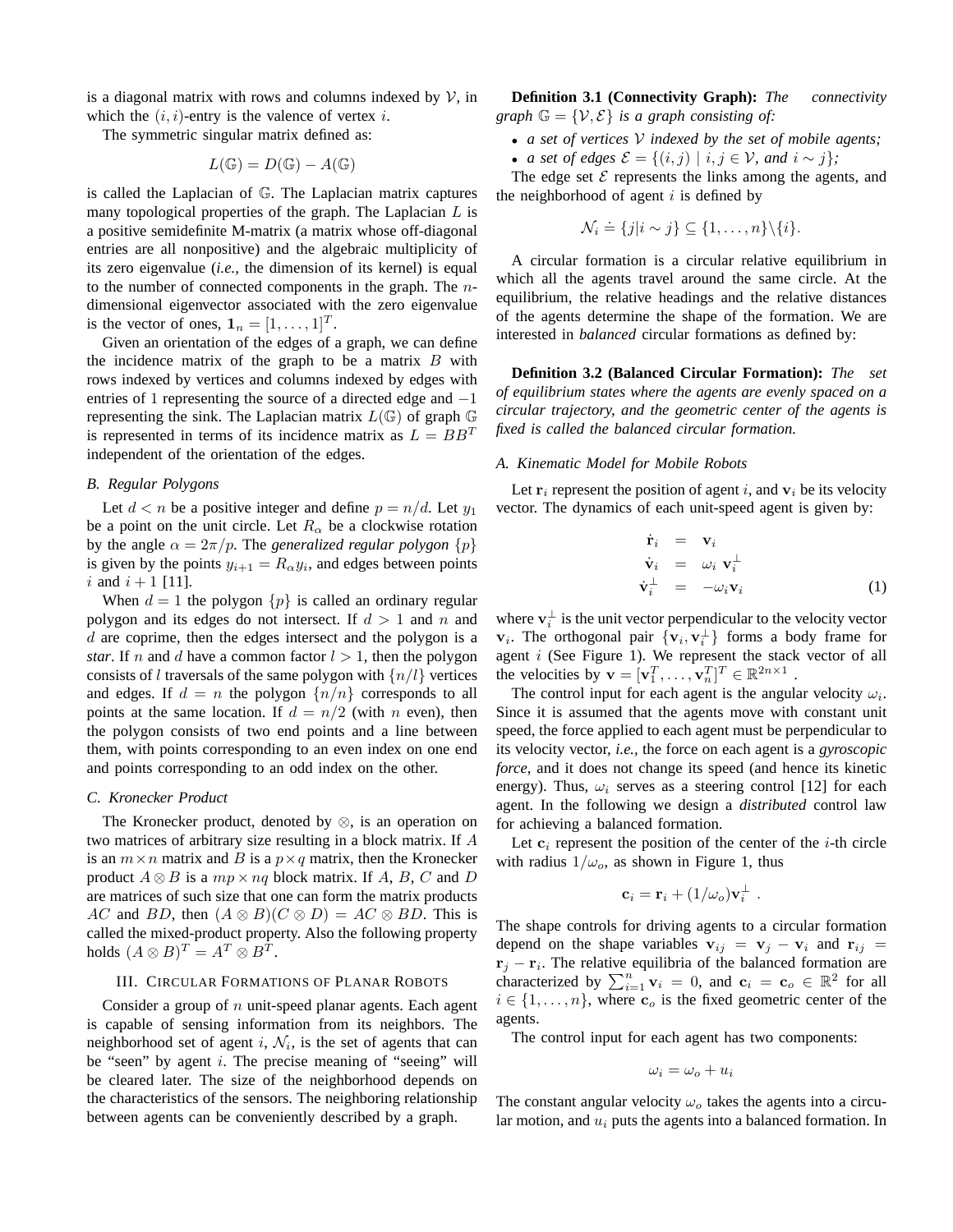

Fig. 1. Center of the circular trajectory is defined as  $\mathbf{c}_i = \mathbf{r}_i + (1/\omega_0)\mathbf{v}_i^{\perp}$ .

order to design  $u_i$  we express the system in a *rotating frame*, which greatly simplifies the analysis. By a change of variable

$$
\mathbf{z}_i = \omega_o(\mathbf{r}_i - \mathbf{c}_i) = -\mathbf{v}_i^{\perp}
$$

the problem reduces to balancing the agents on a unit circle as shown in Figure 2. The new coordinate system is rotating with angular velocity  $\omega_o$ . The dynamics in the rotating frame is given by

$$
\dot{\mathbf{z}}_i = \mathbf{v}_i u_i \n\dot{\mathbf{v}}_i = -\mathbf{z}_i u_i, \quad i = 1, ..., n
$$
\n(2)

The new position vector  $z_i$  is a unit vector, however its speed  $|\dot{z}_i|$  is not constant anymore, and it is proportional to  $u_i$ , which goes to zero as the group reaches a balanced formation.

Let us define  $z_{ij} = z_j - z_i$  and  $q_{ij} = z_{ij}/|z_{ij}|$  as the unit vector along the relative position vector  $z_{ij}$ . We note that at the balanced equilibrium the velocity of each agent must be P perpendicular to  $\bar{\mathbf{q}}_i = \sum_{j \in \mathcal{N}_i} \mathbf{q}_{ij}$ , which is a vector along the average of the relative position vectors that are incident to agent *i*. Thus, the quantity  $\langle \mathbf{v}_i, \bar{\mathbf{q}}_i \rangle$  vanishes at the balanced equilibrium. Hence we propose the following control law for the balanced formation:

$$
u_i = -\kappa < \mathbf{v}_i, \bar{\mathbf{q}}_i \geq -\kappa \sum_{j \in \mathcal{N}_i} < \mathbf{v}_i, \mathbf{q}_{ij} > \ldots \kappa > 0. \tag{3}
$$

# *B. Complete-Graph Topology*

Suppose the underlying connectivity graph is a complete graph. We have the following theorem for reaching the balanced circular formation in a group of mobile planar agents with a complete-graph connectivity.

**Theorem 3.3:** *Consider a system of* n *agents with kinematics (2). Given a complete connectivity graph* G*, and applying control law (3), the* n*-agent system (almost) globally asymptotically converges to a balanced circular formation as defined in Definition 3.2.*

Proof: Let us define vector p that points towards the geometric center of the group:

$$
\mathbf{p} = \frac{1}{n} \sum_{i=1}^{n} \mathbf{z}_i = \frac{1}{n} \mathbf{1}^T \mathbf{z} \ , \quad \mathbf{1} = \mathbf{1}_n \otimes I_2 \in \mathbb{R}^{2n \times 2} .
$$

The minimum  $|\mathbf{p}| = 0$  is reached when the position vectors  $z_i$  are in a balanced position (splay state); and the maximum



Fig. 2. By a change of coordinate  $\mathbf{z}_i = \omega_o(\mathbf{r}_i - \mathbf{c}_i) = -\mathbf{v}_i^{\perp}$  the problem of generating circular motion in the plane reduces to the problem of balancing the agents on a circle.

 $|{\bf p}| = 1$  is reached when all the position vectors are aligned (state synchronized). Note that the balancing input (3) can be bounded above by a function of vector p:

$$
u_i = -\kappa \sum_{j \in \mathcal{N}_i} < \frac{\mathbf{z}_{ij}}{|\mathbf{z}_{ij}|}, \mathbf{v}_i \geq -\kappa \sum_{j=1}^n \frac{1}{|\mathbf{z}_{ij}|} < \mathbf{z}_j, \mathbf{v}_i \geq \frac{\kappa}{|\mathbf{z}| |\mathbf{z}_{\text{max}}|} \sum_{j=1}^n < \mathbf{z}_j, \mathbf{v}_i \geq \frac{\kappa}{|\mathbf{z}| |\mathbf{z}| \mathbf{z}_{\text{max}}} < \mathbf{z}_j, \mathbf{v}_i \geq \frac{\kappa}{|\mathbf{z}| |\mathbf{z}_{\text{max}}} < \mathbf{p}, \mathbf{v}_i \geq \tag{4}
$$

where  $|\mathbf{z}|_{max} = \max\{|\mathbf{z}_{ij}|, (i,j) \in \mathcal{E}\}\$ , and we have used the fact that  $\mathbf{v}_i \perp \mathbf{z}_i$ .

Now consider the following Lyapunov function

$$
w(\mathbf{z}) = \frac{n}{2} |\mathbf{p}|^2 = \frac{1}{2n} \mathbf{z}^T \mathbf{1} \mathbf{1}^T \mathbf{z}
$$
 (5)

which is minimized for the balanced formation. Given the gradient of  $w(\mathbf{z})$ :

$$
\frac{\partial w(\mathbf{z})}{\partial \mathbf{z}_i} = \frac{1}{n} (\mathbf{1}\mathbf{1}^T \mathbf{z})_i = \frac{1}{n} \mathbf{1}^T \mathbf{z} = \mathbf{p}
$$

the time derivative of  $w(\mathbf{z})$  becomes

$$
\dot{w}(\mathbf{z}) = \sum_{i=1}^{n} < \frac{\partial w(\mathbf{z})}{\partial \mathbf{z}_i}, \dot{\mathbf{z}}_i > = \sum_{i=1}^{n} <\mathbf{p}, \mathbf{v}_i > u_i
$$
\n
$$
\leq -\frac{n\kappa}{|\mathbf{z}|_{max}} \sum_{i=1}^{n} <\mathbf{p}, \mathbf{v}_i >^2 \leq 0 \tag{6}
$$

where we have used (4).

A simple application of LaSalle's invariance principle over the configuration space which is an  $n$ -torus and therefore compact reveals that all trajectories starting in anywhere on the *n*-torus converge to the largest invariant sets in  $E =$  $\{z \mid \dot{w}(z) = 0\}$ . This set is characterized by  $\langle p, v_i \rangle = 0$ , for all  $i \in \{1, \ldots, n\}$ . Therefore the equilibria are given by either  $p = 0$ , or  $p \perp v_i$  for all  $i \in \{1, ..., n\}$ .  $p = 0$ is the global minimum of  $w(z)$  and is asymptotically stable. At the equilibrium we have  $u_i = 0$  for all  $i \in \{1, \ldots, n\}$ and as a result the geometric center remains fixed because P  $\dot{\mathbf{p}} = \sum_i u_i \mathbf{v}_i = \mathbf{0}.$ 

The critical points given by  $\mathbf{p} \perp \mathbf{v}_i$  correspond to a set of configurations that  $m$  agents are at antipodal position from the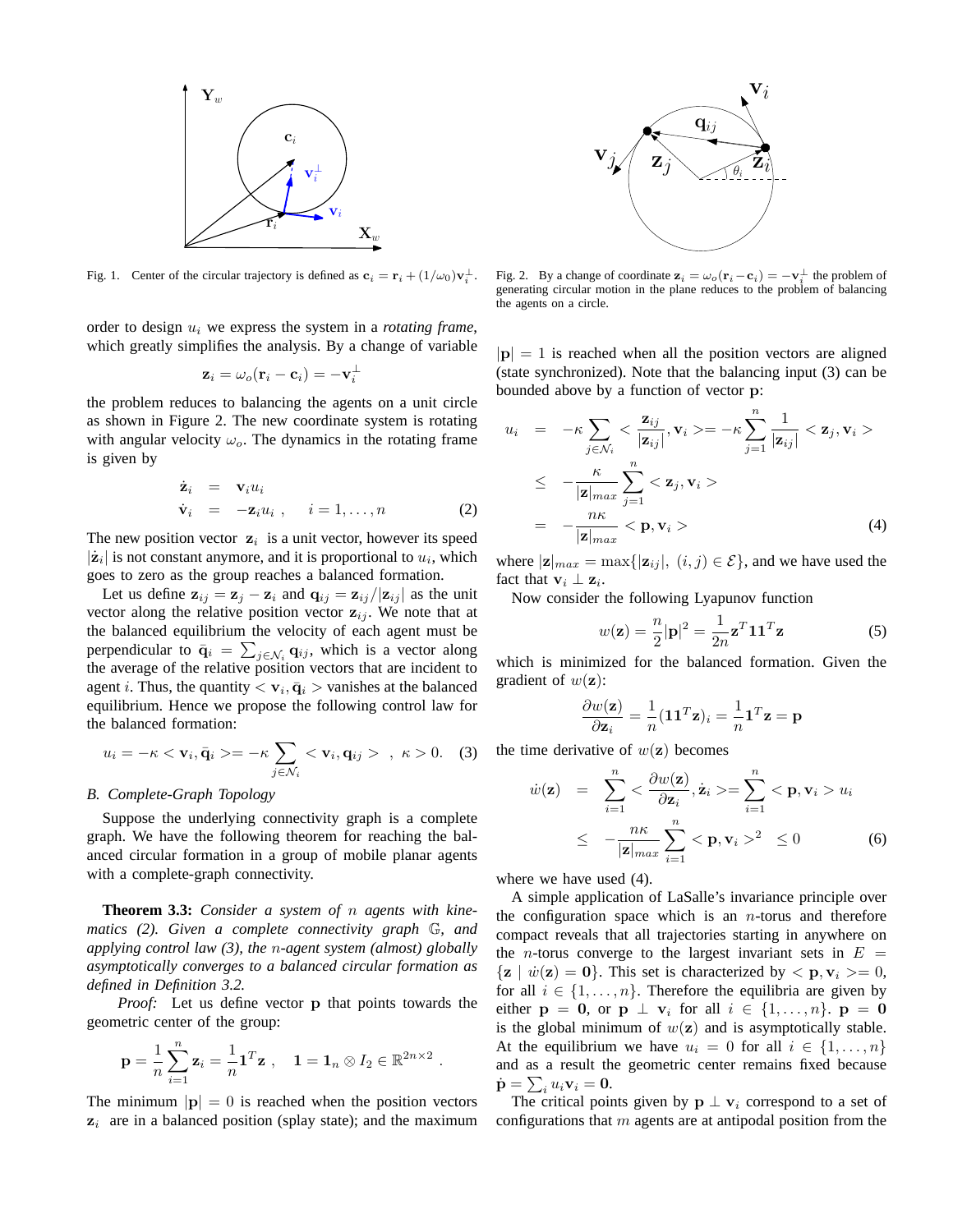other  $n - m$  agents, where  $1 \leq m \leq n/2$ . The instability of these equilibria is proved by showing that if we perturb the system at those equilibria, the system moves away from them and  $w(\mathbf{z})$  will be decreasing.

**Remark 3.4:** The Laplacian matrix of a complete graph equals to  $L_c = I_n - (1/n) \mathbf{1}_n \mathbf{1}_n^T$ . Thus, one can see that minimizing  $w(z)$  in (5) is equivalent to maximizing  $z^T \overline{L}_c z$ with  $\overline{L}_c = L_c \otimes I_2$ . The maximum is achieved when all the agents are evenly spaced around the circle.

# *C. Ring Topology*

Next we consider the situation that the connectivity graph has a ring topology. We denote this graph with  $\mathbb{G}^{ring}$ . We have the following theorem for the balanced circular formations of a group of mobile agents with ring topology.

**Theorem 3.5:** *Consider a system of* n *agents with kinematics (2). Suppose the connectivity graph has the ring topology* Gring *and each agent applies the balancing control law (3).* Let  $\phi_o$  be the angle to which the relative headings converge, *then if*  $\phi_o \in (\pi/2, 3\pi/2)$  *the balanced equilibrium is locally exponentially stable.*

*Proof:* Let  $L_r$  be the Laplacian matrix of a graph with a ring topology, and  $\bar{L}_r = L_r \otimes I_2$ . Input (3) can be written in terms of the Laplacian of the connectivity graph:

$$
u_i = \kappa \sum_{j \in \mathcal{N}_i} \frac{1}{|\mathbf{z}_{ij}|} < \mathbf{z}_i - \mathbf{z}_j, \mathbf{v}_i > \\
\geq \frac{\kappa}{|\mathbf{z}|_{max}} \sum_{j \in \mathcal{N}_i} < \mathbf{z}_i - \mathbf{z}_j, \mathbf{v}_i > \\
= \frac{\kappa}{|\mathbf{z}|_{max}} < (\bar{L}_r \mathbf{z})_i, \mathbf{v}_i > , \quad \kappa > 0 \tag{7}
$$

where  $(\bar{L}_r \mathbf{z})_i \in \mathbb{R}^2$  is the subvector of  $\bar{L}_r \mathbf{z}$  associated with the  $i^{th}$  agent. Now consider the function

$$
s(\mathbf{z}) = \frac{1}{2}\mathbf{z}^T \bar{L}_r \mathbf{z}
$$

that is maximized for the balanced formation, and this maximum exists because  $s(z)$  is bounded from above. Using the dynamics (2) and input (3) we have that

$$
\dot{s}(\mathbf{z}) = \sum_{i=1}^{n} \langle \frac{\partial s(\mathbf{z})}{\partial \mathbf{z}_i}, \dot{\mathbf{z}}_i \rangle = \sum_{i=1}^{n} \langle (\bar{L}_r \mathbf{z})_i, \mathbf{v}_i \rangle u_i
$$
  
\n
$$
\geq \frac{1}{|\mathbf{z}|_{max}} \sum_{i=1}^{n} \langle (\bar{L}_r \mathbf{z})_i, \mathbf{v}_i \rangle^2 \geq 0
$$
 (8)

Thus  $s(z)$  monotonically increases along the trajectories of system (2) with input (3), and converges to equilibria corresponding to

$$
\langle (\bar{L}_r \mathbf{z})_i, \mathbf{v}_i \rangle = 0, \quad \forall i \in \{1, \dots, n\} . \tag{9}
$$

Let us characterize the set of equilibria given by (9). We represent the unit vector  $z_i$  in the rotating frame by  $z_i =$ 

 $[\cos \theta_i \sin \theta_i]^T$ . Then  $\mathbf{v}_i = [-\sin \theta_i \cos \theta_i]^T$ , and (9) is equivalent to

$$
\sum_{j \in \mathcal{N}_i} \sin(\theta_i - \theta_j) = 0, \quad \forall i \in \{1, \dots, n\} .
$$
 (10)

Let  $\boldsymbol{\theta} = [\theta_1, \dots, \theta_n]^T$ . Then (10) becomes

$$
B\sin(B^T\theta) = 0 \tag{11}
$$

where  $B \in \mathbb{R}^{n \times e}$  is the incidence matrix of  $\mathbb{G}^{ring}$ , where  $e = |\mathcal{E}|$ . For  $\mathbb{G}^{ring}$ ,  $n = e$  and B is a circulant matrix that satisfies  $B1_e = 0$ . Let  $\phi = B^T \theta$ . Then the equilibria of system (11) are characterized by

$$
\sin \phi = \alpha \mathbf{1}_e \tag{12}
$$

$$
\mathbf{1}_e^T \boldsymbol{\phi} = m\pi \ . \tag{13}
$$

Vector  $\phi$  satisfies equation (12) iff  $\phi_k = {\phi_o, \pi - \phi_o}$  for all  $k \in \{1, \ldots, e\}$  and  $\phi_o \in (0, 2\pi)$ . Equation (13) is satisfied if  $\phi_o = (m/e)\pi$  for  $m \in \mathbb{N}$ .

Next we prove the (local) exponential stability of the relative equilibria, *i.e.,* the balanced state. For the proof of the exponential stability of the equilibrium  $\phi = \phi_o \mathbf{1}_e$  we consider the linearization of system (11) about  $\phi_o$ . The Jacobian of system  $\dot{\theta} = \kappa B \sin(B^T \theta)$  at the equilibrium is

$$
J = \kappa B \text{diag}(\cos \phi_o) B^T = \kappa \cos \phi_o B B^T
$$

where diag( $\cos \phi_o$ is an  $e \times e$  matrix with  $\cos \phi_o$  as its diagonal elements. Since  $\kappa > 0$ , the linearized system  $\dot{\theta} = J\theta$ is exponentially stable if  $\phi_o \in (\pi/2, 3\pi/2)$ .

As a result at the equilibrium the final configuration for  $\mathbb{G}^{ring}$  is either a star polygon (for n odd), or a line (for n even) with odd-indexed agents on one side and even-indexed agents on the other side. This can be seen by noting that for a  ${n/d}$  polygon, the angle between the connected nodes is  $2\pi d/n$ . Thus, the stable equilibria given by  $\phi_o \in (\pi/2, 3\pi/2)$ correspond to polygons with  $d \in (n/4, 3n/4)$ .

For example, for  $n = 5$ , the stable polygons are  $\{5/3\}$ and  $\{5/4\}$  which are the same polygons with reverse ordering of the nodes. Simulations suggest that the largest region of attraction for *n* even belongs to a polygon  $\{n/d\}$  with  $d =$  $n/2$ , and a *star* polygon  $\{n/d\}$  with  $d = (n \pm 1)/2$  for n odd. These results are observed in experiments with real robots as demonstrated in Section V.

# *D. Bearing-based control law*

In this section, we write input (3) in terms of a parameter that is measurable using a simple visual system. Similar attempt was done in [13] to obtain vision-based control laws for flocking of a group of nonholonomic agents. Let  $r_i$  =  $[x_i\ y_i]^T$  be the location of agent i in a fixed world frame, and  $\mathbf{v}_i = [\dot{x}_i \ \dot{y}_i]^T$  be its velocity vector. The heading or orientation of agent  $i$  is then given by

$$
\theta_i = \operatorname{atan2}(\dot{y}_i, \dot{x}_i) \tag{14}
$$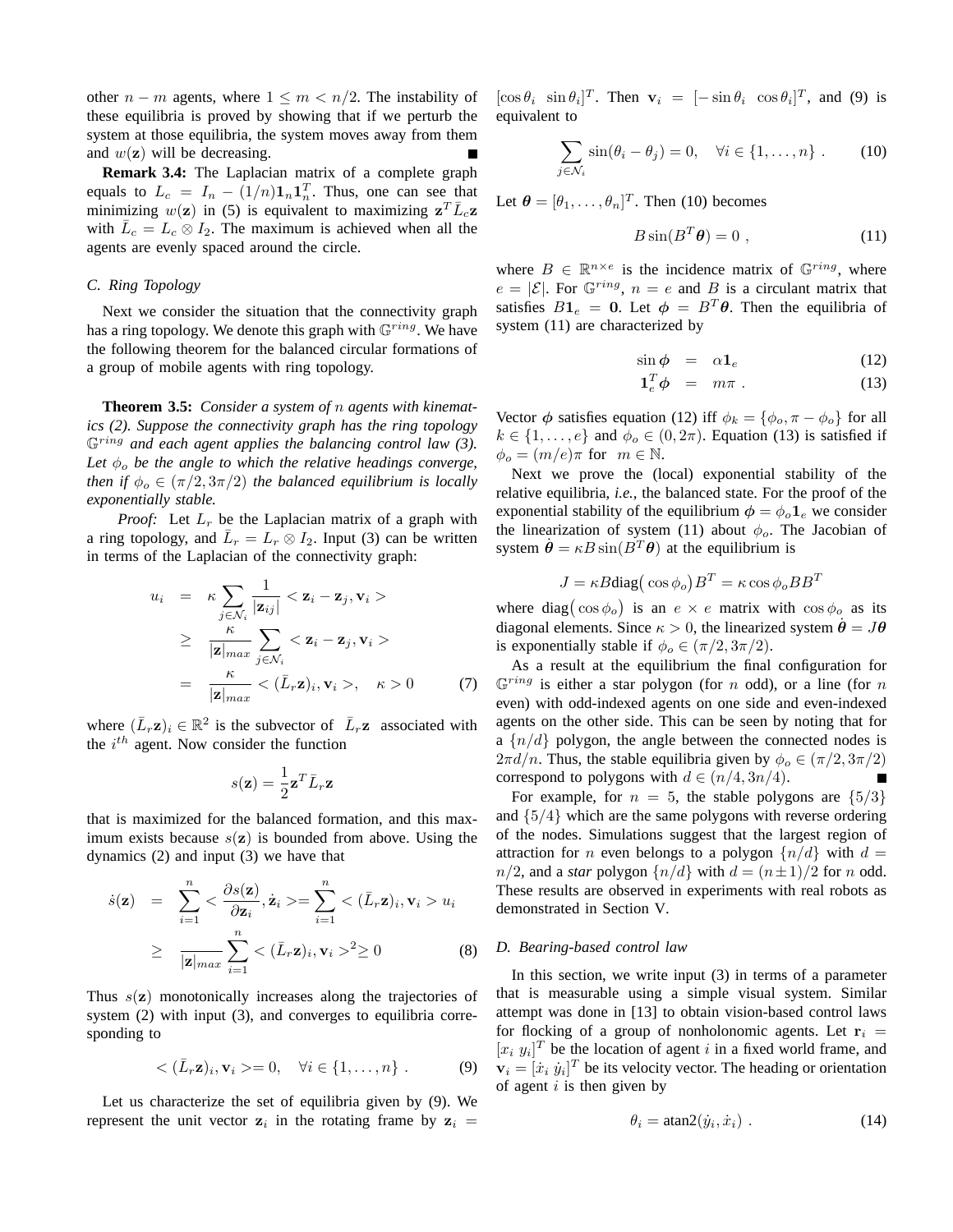

Fig. 3. Bearing angle  $\beta_{ij}$  is measured as the angle between the velocity vector (along body x-axis) and vector  $\mathbf{r}_{ij}$ , which connects the two neighboring agents.

Given the above definitions, dynamic model (1) becomes the unicycle model:

$$
\dot{x}_i = v \cos \theta_i \n\dot{y}_i = v \sin \theta_i \n\dot{\theta}_i = \omega_i
$$
\n(15)

where  $\omega_i$  is the angular velocity of agent i, and v is the constant linear velocity (assuming  $v = 1$  in this section). Let  $\beta_{ij}$  be the relative angle between agents i and j as measured in the local coordinate frame of agent *i*. The bearing angle  $\beta_{ij}$ is defined as (see Figure 3):

$$
\beta_{ij} \doteq \text{atan2}(y_i - y_j, x_i - x_j) - \theta_i \tag{16}
$$

The only visual parameter that is required for generating a balanced circular formation is the *bearing angle*,  $\beta_{ij}$ . It is remarkable that we can generate interesting global patterns using only a single measurement of the bearing angle. Note that the inner product of two vectors is independent from the coordinate system in which they are expressed. Thus, given  $\mathbf{v}_i = \begin{bmatrix} 1 & 0 \end{bmatrix}^T$  and  $\mathbf{q}_{ij} = [\cos \beta_{ij} \sin \beta_{ij}]^T$  in the body frame of agent  $i$ , the control input for a balanced circular formation can be written as:

$$
\omega_i = \omega_o - \kappa \sum_{j \in \mathcal{N}_i} < \mathbf{v}_i, \mathbf{q}_{ij} > = \omega_o - \kappa \sum_{j \in \mathcal{N}_i} \cos \beta_{ij} \tag{17}
$$

where  $\kappa > 0$ . Input (17) is the desired bearing-only control input.

# IV. BALANCED CIRCULAR FORMATION WITH COLLISION AVOIDANCE

The central contribution of this work is providing a simple bearing-only control law for reaching a balanced circular formation. Of course in reality any formation control requires collision avoidance, and indeed collision avoidance cannot be done without range. What we show here is that the two tasks can be done with decoupled additive terms in the control law, where the term for circular formation depends only on bearing.

To ensure collision avoidance and cohesion of the formation, an inter-agent potential function [14], [15] is defined. A



Fig. 4. Artificial potential function  $f_{ij}$ , and the norm of its gradient  $\mu_{ij}$ .

control law from this artificial potential function results in simple steering behaviors known as *separation* and *cohesion* that govern how each agent maneuvers based on the relative position of its neighbors. The global minimum of this function is where all the agents are at the desired distances.

It was shown in [15] that only if the underlying proximity graph is a spanning tree, the formation stabilizes at a state where the potential function is at the global minimum, and all the agents are at the desired distances. Whereas, in the general case, the multi-agent system reaches a stable state where the potential energy of the system is minimized (a local minimum). Next we formally define the notion of potential function used in this paper.

The potential function  $f_{ij}(|\mathbf{r}_{ij}|)$  is a symmetric function of the distance  $|\mathbf{r}_{ij}| = l_{ij}$  between agents i and j, and is defined as follows [15]:

**Definition 4.1 (Potential Function):** *Potential*  $f_{ij}$  *is a differentiable, nonnegative function of the distance*  $|r_{ij}|$  *between agents* i *and* j *such that,*

- $f_{ij} \rightarrow \infty$  *as*  $|\mathbf{r}_{ij}| \rightarrow 0$ *.*
- fij *attains its unique minimum when agents* i *and* j *are located at a desired distance.*

This definition ensures that minimization of the inter-agent potential functions leads to the desired cohesion and separation in the group. Agent  $i$ 's total potential is given by

$$
f_i = \sum_{j \in \mathcal{N}_i} f_{ij}(|\mathbf{r}_{ij}|) \ . \tag{18}
$$

The requirements for  $f_{ij}$  given in Definition 4.1 support a large class of functions. Similar potential functions as the following are used in both [15] and [16]:

$$
f_{ij} = \frac{d_0}{|\mathbf{r}_{ij}|} + \log |\mathbf{r}_{ij}|,
$$

where  $d_0$  is the desired distance between the pair  $(i, j)$ . This choice of fij provides an *attractive* force when an agent is moving away from the group, and a *repulsive* force when two agents get too close to each other. The gradient of this function is given by

$$
\nabla_{\mathbf{r}_{ij}} f_{ij} = \frac{\mathbf{r}_{ij}}{|\mathbf{r}_{ij}|} \left( \frac{1}{|\mathbf{r}_{ij}|} - \frac{d_0}{|\mathbf{r}_{ij}|^2} \right) = \mu(|\mathbf{r}_{ij}|) \mathbf{q}_{ij} = \mu_{ij} \mathbf{q}_{ij} \quad (19)
$$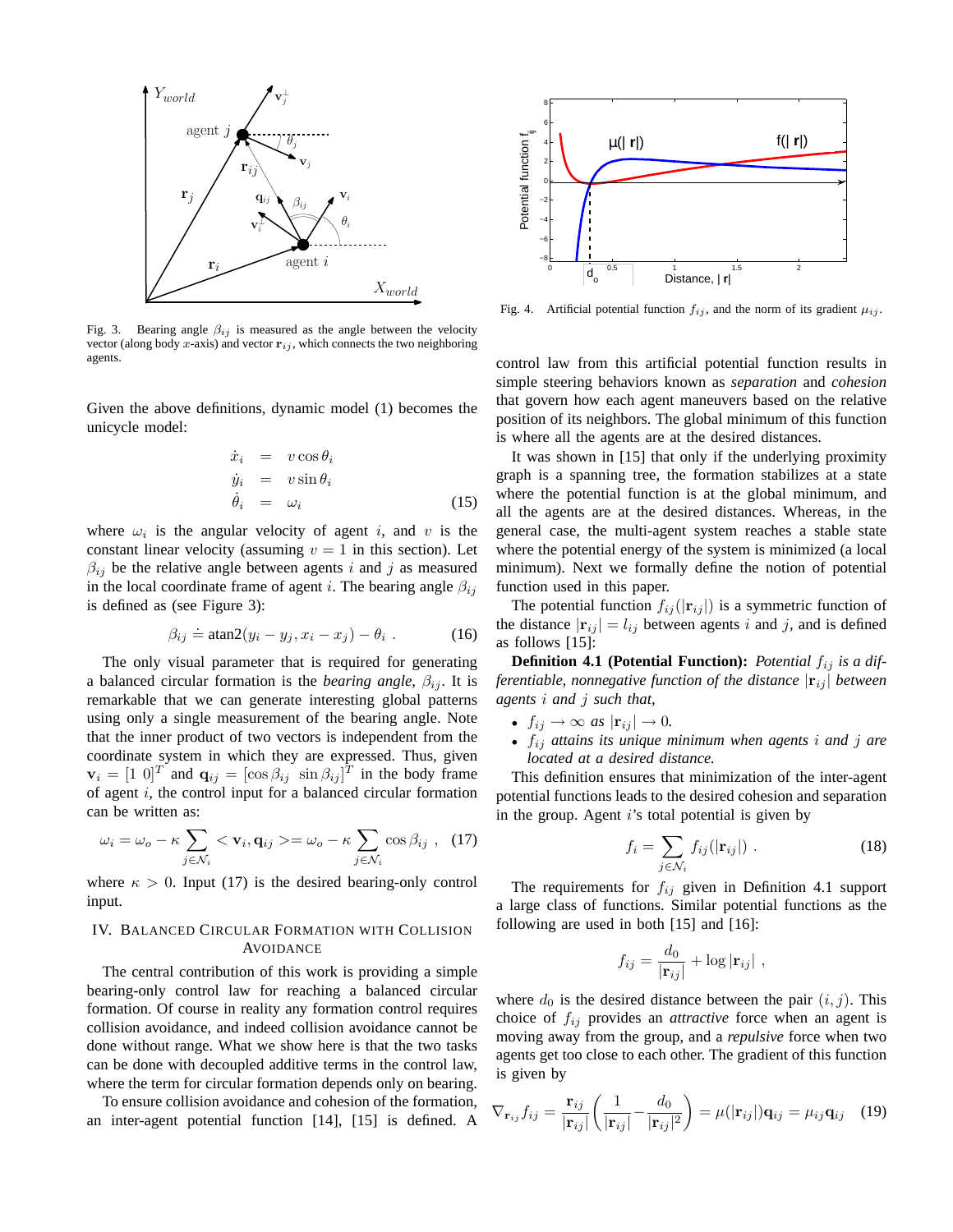where  $q_{ij}$  is the unit-length bearing vector between agent i and its neighbor  $j$ . See Figure 4 for the plots of the potential function  $f_{ij}$ , and the norm of its gradient  $\mu_{ij} = |\nabla_{\mathbf{r}_{ij}} f_{ij}|$ .

The control input for balanced formations must have an additional components  $\alpha_i$  that controls the spacing between the agents.  $\alpha_i$  steers the agents to avoid collisions or pull them together if they are separating too far apart. For the inserted force to be gyroscopic, it must be perpendicular to the velocity vector  $\mathbf{v}_i$  and along  $\mathbf{v}_i^{\perp}$ . The force is proportional to the negative gradient of the potential function  $f_i$ . Thus, as a result the spacing control must have the form

$$
\alpha_i = -\kappa_s < \mathbf{v}_i^{\perp}, \nabla_{\mathbf{r}_i} f_i > , \quad \kappa_s > 0 \; . \tag{20}
$$

Note that since  $\mathbf{r}_{ij} = \mathbf{r}_j - \mathbf{r}_i$  we have

$$
\nabla_{\mathbf{r}_i} f_i = -\nabla_{\mathbf{r}_{ij}} f_i = -\sum_{j \in \mathcal{N}_i} \nabla_{\mathbf{r}_{ij}} f_{ij} = -\sum_{j \in \mathcal{N}_i} \mu_{ij} \mathbf{q}_{ij} .
$$

Finally, we have the following proposition for reaching the balanced circular formation with collision avoidance:

**Proposition 4.2:** *Consider a system of* n *agents with dynamics (1) and applying the control input*

$$
\omega_i = \omega_o + u_i + \alpha_i \tag{21}
$$
\n
$$
= \omega_o - \kappa_b \sum_{j \in \mathcal{N}_i} \langle \mathbf{v}_i, \mathbf{q}_{ij} \rangle + \kappa_s \sum_{j \in \mathcal{N}_i} \mu_{ij} \langle \mathbf{v}_i^{\perp}, \mathbf{q}_{ij} \rangle
$$

*where*  $\kappa_b > 0$  *and*  $\kappa_s > 0$ *. Given that* G *remains connected, the* n*-agent system asymptotically reaches the balanced formation, and collisions between the interconnected agents are avoided.*

## V. EXPERIMENTS

In this section we show the results of experimental tests for two important cases: (a) the complete-graph topology and (b) the ring topology. But first, let us describe the experimental testbed.

#### *A. Experimental Testbed Components*

The experimental testbed consists of many components that are interfaced together to create the total system. In the discussion that follows, we present the robots, software and infrastructure of the testbed.



Fig. 5. *Scarab* is a small robot with a differential drive axil. LED markers are placed on top of each *Scarab* for tracking and ground-truth verification.

**Robots:** We use a series of small form-factor robots called *Scarab* [17]. The *Scarab* is a 20 x 13.5 x 22.2  $cm<sup>3</sup>$  indoor ground platform with a mass of 8 kg. Each *Scarab* is equipped with a differential drive axle placed at the center of the length of the robot with a 21 cm wheel base (See Figure 5). Each *Scarab* is equipped with an onboard computer, power management system and wireless communication. Each robot is actuated by stepper motors that allows us to model it as a point robot with unicycle kinematics (15) for its velocity range. The linear velocity of each robot is bounded at  $0.2 \, m/s$ . Each robot is able to rotate about its center of mass at speeds below 1.5  $rad/s$ . Typical angular velocities resulting from the control law were below 0.5 rad/s.

**Software:** Every robot is running identical modularized software with well defined interfaces connecting modules via the *Player* robot architecture system [18], which consists of libraries that provide access to communication and interface functionality. The *Player* also provides a close collaboration with the three-dimensional physics-based simulation environment *Gazebo*. *Gazebo* provides the powerful ability to transition transparently from code running on simulated hardware to real hardware.

**Infrastructure:** In the experiments, visibility of the robot's set of neighbors is the main issue. Using omnidirectional cameras seems to be a natural solution. However, in order to reduce the on-board computation, a tracking system consisting of LED markers on the robots and eight overhead cameras is designed. This ground-truth verification system can locate and track the robots with position error of approximately 2 cm and an orientation error of 5°. The overhead tracking system allows control algorithms to assume pose is known in a global reference frame. The process and measurement models fuse local odometry information and tracking information from the camera system. Each robot locally estimates its pose based on the globally available tracking system data and local motion, using an extended Kalman filter. We process global overhead tracking information but hide the global state of the system from each robot, providing only the current state of the robot as well as the positions of each robot's set of neighbors. In this way, we use the tracking system in lieu of an inter-robot sensor implementation.

In all the experiments the neighborhood relations, *i.e.,* the connectivity graphs, are fixed and undirected. Each robot computes the bearing angles with respect to its neighbors from equation (16), and applies the vision-based control input (17). The conclusions for each set of experiments are drawn from significant number of successful trials that supported the effectiveness of the designed controller. The results of the experiments are provided in the following subsections.

# *B. Complete-Graph Topology*

First we applied the bearing-only control law (17) to a group of  $n = 5$  robots without considering collision avoidance among the agents. In Figures 6 (a) through 6 (d) snapshots from the actual experiment are shown, and in Figures 6 (e)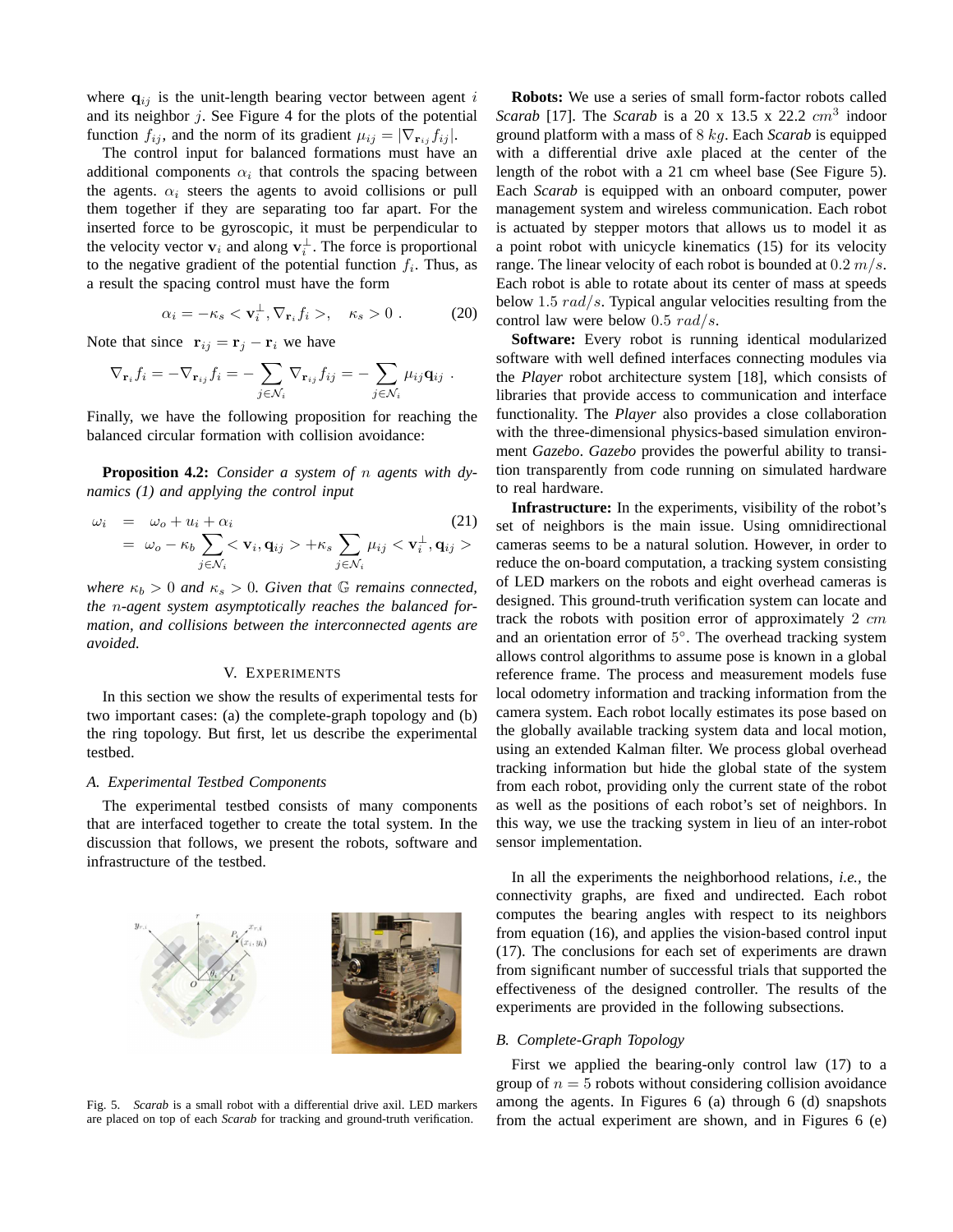

Fig. 6. Five *Scarabs* form a circular formation starting with a complete-graph topology. (a) At time  $t = 0$  robots starts at random positions and orientations. (b)  $t = 2$  sec. (c)  $t = 11$  sec. (d) At  $t = 25$  sec. the robots reach a stable balanced configuration around a circle with radius of 1m. Figures (e) through (h) show the actual trajectories of the robots and their connectivity graph at the times specified above. Figure 6(h) shows that the final configuration is a regular polygon.



Fig. 8. Five *Scarabs* form a circular formation starting with a complete-graph topology while avoiding collisions. (a)  $t = 0$  sec. (b)  $t = 8$  sec. (c)  $t = 20$ sec. (d) At  $t = 36$  sec. the robots reach a stable balanced configuration around a circle with radius of 1m. Figures (a) through (d) show the actual trajectories of the robots and their connectivity graph at the times specified above.



Fig. 9. Five *Scarabs* form a circular formation starting with a ring topology while avoiding collisions. (a)  $t = 0$  sec. (b)  $t = 16$  sec. (c)  $t = 40$  sec. (d) At  $t = 80$  sec. the robots reach a stable balanced configuration, which is the star polygon  $\{5/3\}$ , around a circle with radius of 1m. Figures (a) through (d) show the actual trajectories of the robots and their connectivity graph at the times specified above.

through 6 (h) the corresponding trajectories, generated from overhead tracking information, are demonstrated. Note that for the complete-graph topology the ordering of the robots in the final configuration is not unique, and it depends on the initial positions.

Since there was no collision avoidance implemented in the experiments of Figure 6 the robots could become undesirably close to one another as it can be seen in Fig. 6 (b). However, by applying control input (21) no collisions occur among the robots as they reach the equilibrium. The actual trajectories